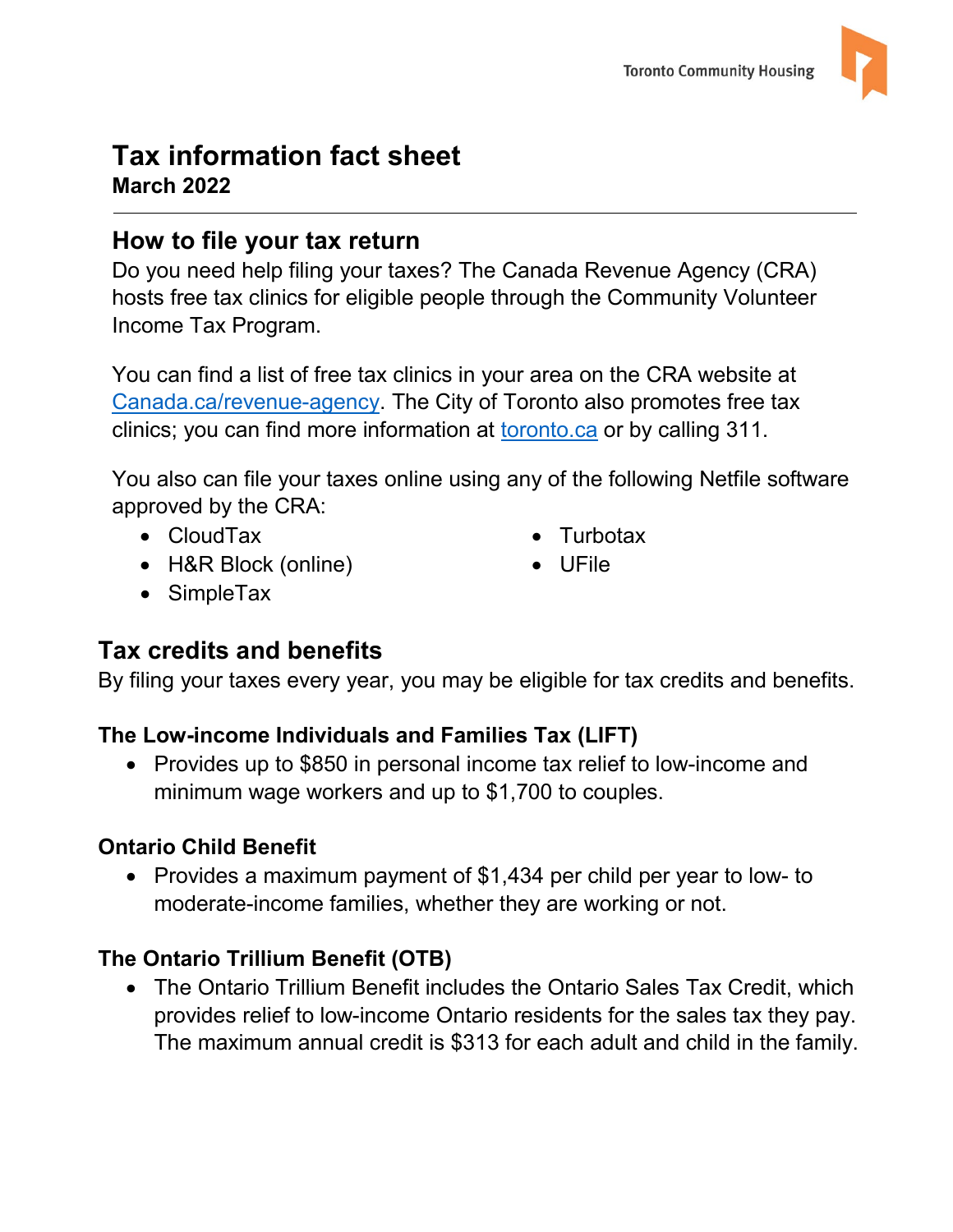- The Ontario Energy and Property Tax Credit is also part of the Ontario Trillium Benefit. However, most TCHC buildings are exempt from municipal education and property taxes, and tenants of these buildings are not eligible for the property tax credit.
- A list of TCHC buildings that it pays municipal education and property taxes on is posted online at torontohousing.ca/taxexempt. You can also call TCHC's Client Care Centre at 416-981-5500 to confirm whether TCHC pays property taxes on your building.

#### **Canada Child Benefit (CCB)**

- The maximum annual benefit is \$6,765 per child under the age of 6 and \$5,708 per child aged 6 to 17.
- CCB also includes the child disability benefit. The maximum benefit is \$240 per month for each eligible child.

#### **Canada Workers Benefit (CWB)**

- This refundable tax credit provides tax relief for low-income individuals and families in the workforce. The maximum payment is \$1,381 for single individuals and \$2,379 for families.
- CWB also includes a disability supplement. The maximum payment is \$713 for eligible single individuals or for families.

## **Disability Tax Credit (DTC)**

- The tax credit helps persons with disabilities or their supporting persons reduce the amount of income tax they may have to pay.
- The maximum annual amount is \$8,416 for individuals over the age of 18 and \$5,003 for individuals under the age of 18.

## **GST/HST Credit**

- This tax-free quarterly payment helps individuals and families with low and modest incomes offset part of the GST or HST they pay
- The maximum annual credit is \$451 if you are single, \$592 if you are married or living common-law, and \$155 for children under the age of 19.